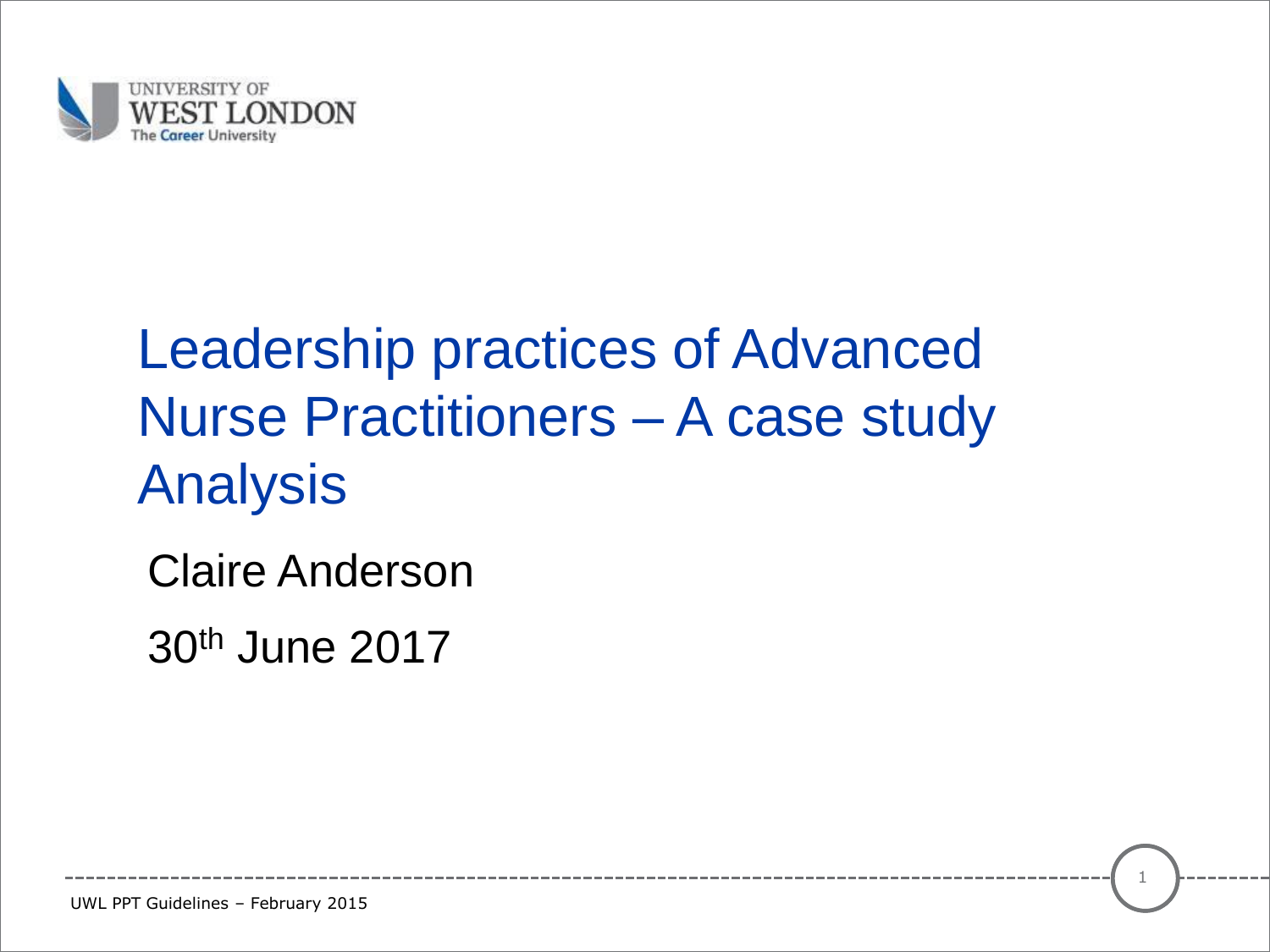

# Aim

To explore the expressed views on leadership of the participants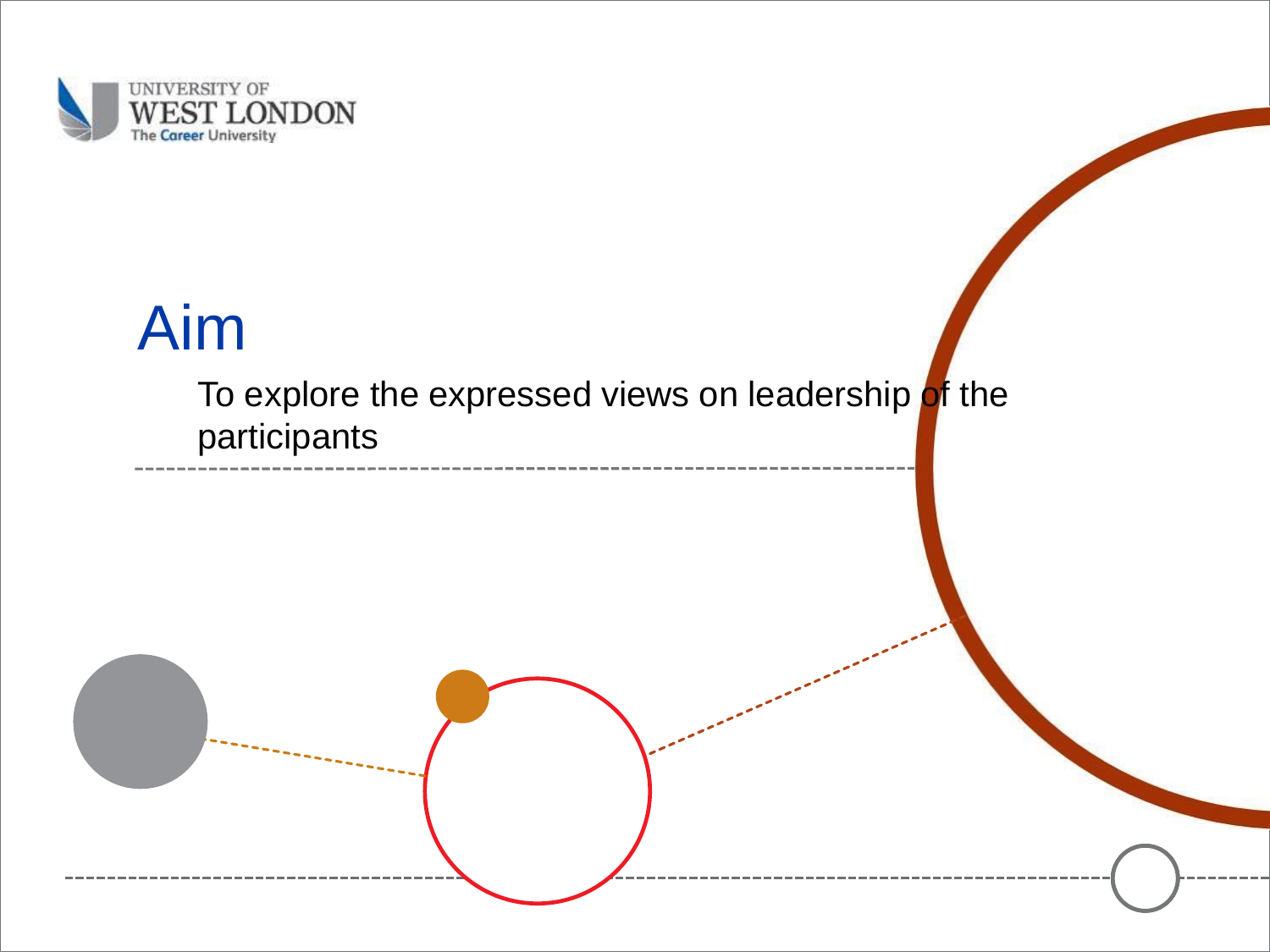# Background

• Nurses have not historically been seen as leaders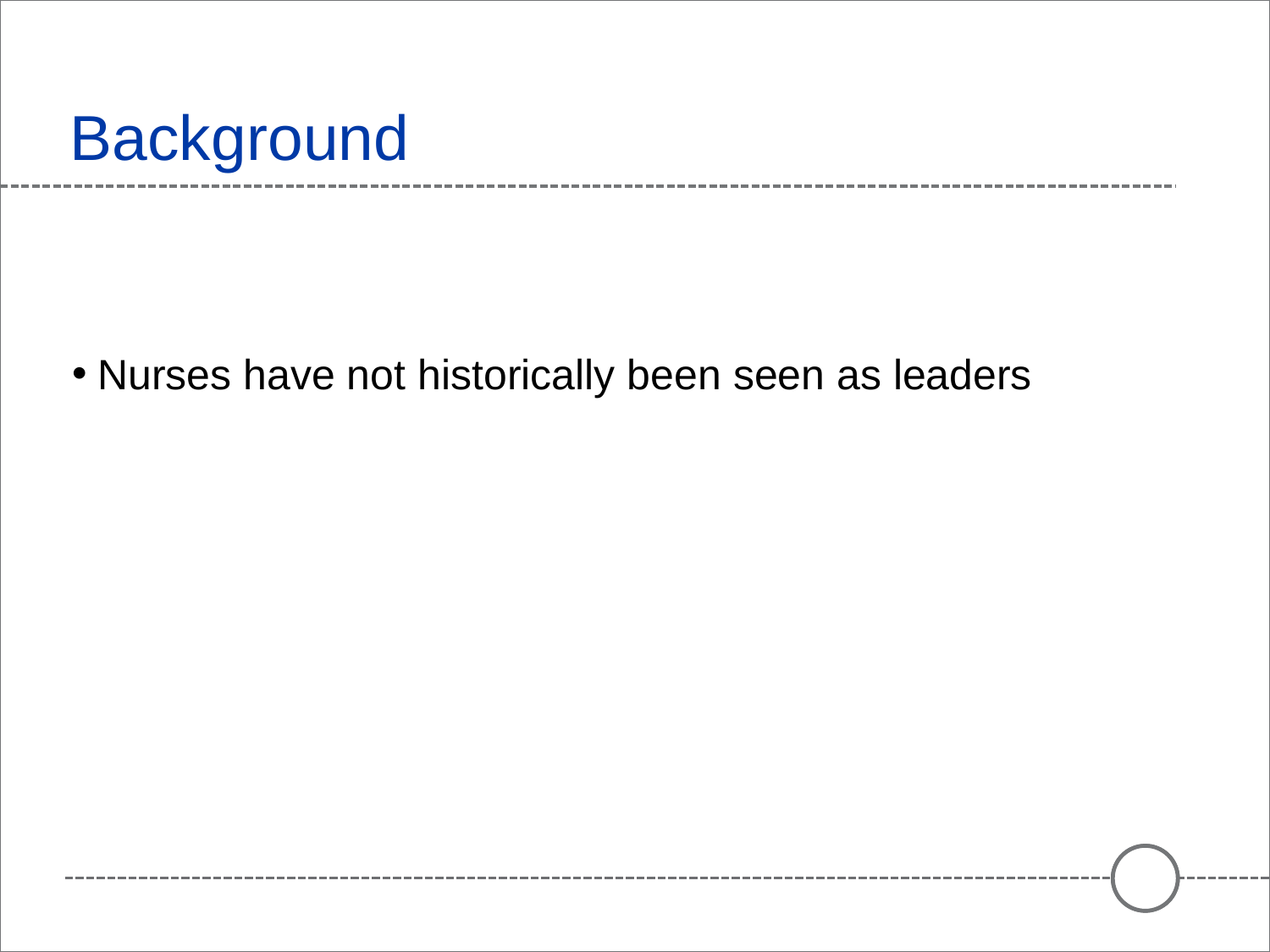## Advanced Practice: Four Pillars

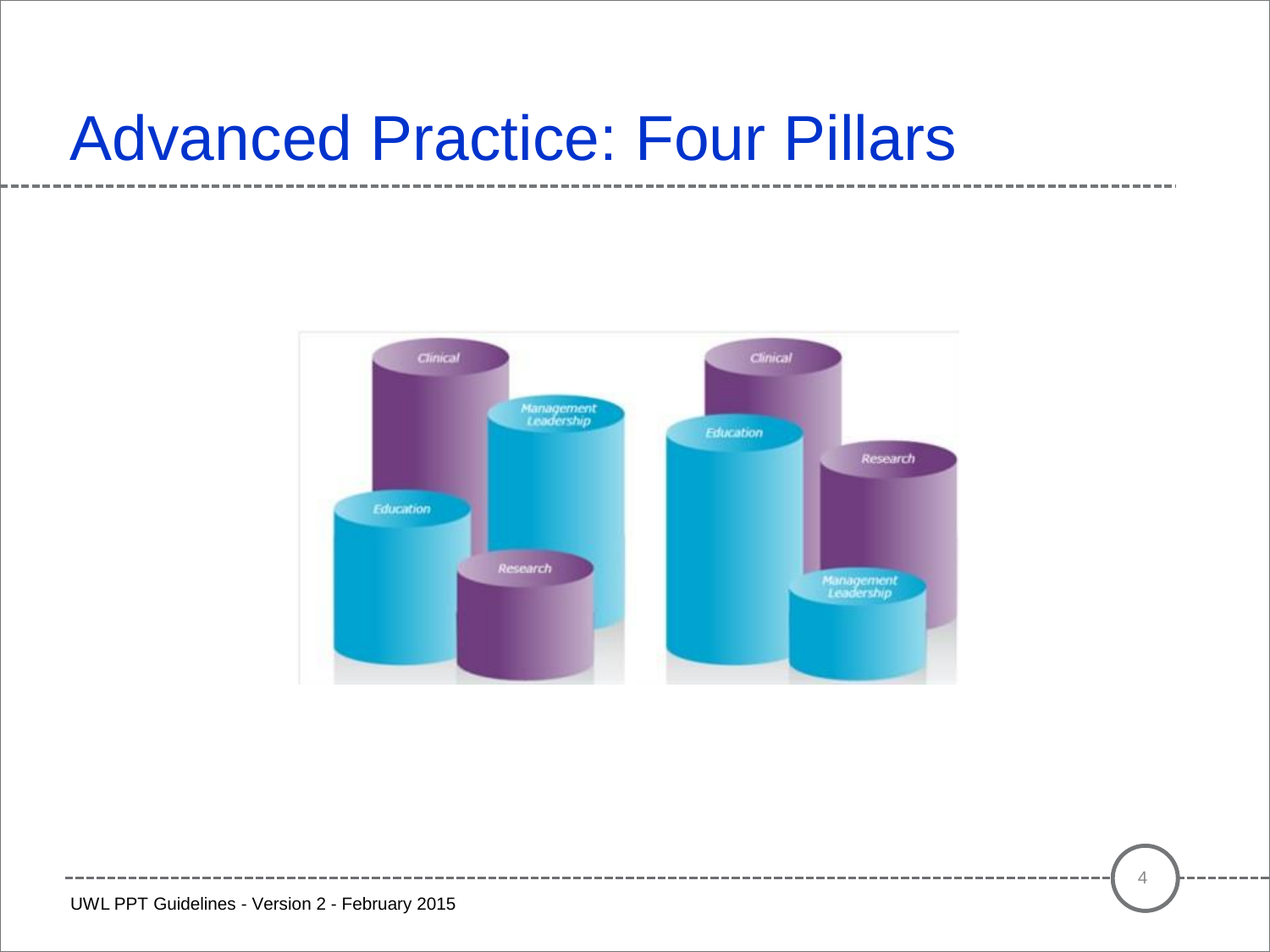# Social Constructionist

• We were interested in their views as a community and so our underpinning theoretical perspective acknowledged this.

• An intersubjective reality created by discourse between individuals and which constructs their identity within the social environment.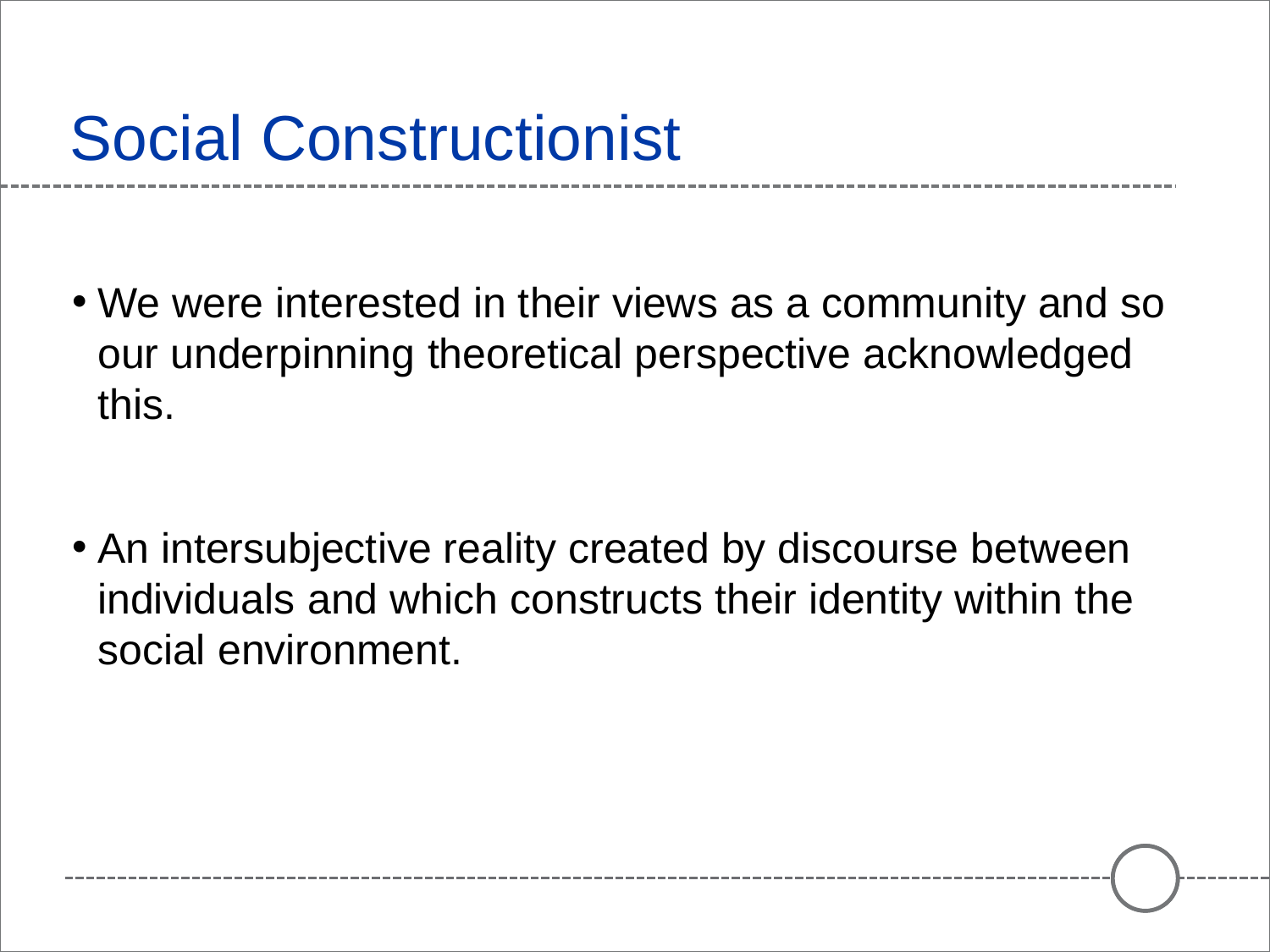# **Methodology**

- Case exploration is an established approach used within clinical healthcare practice.
- A combined instrumental and collective case study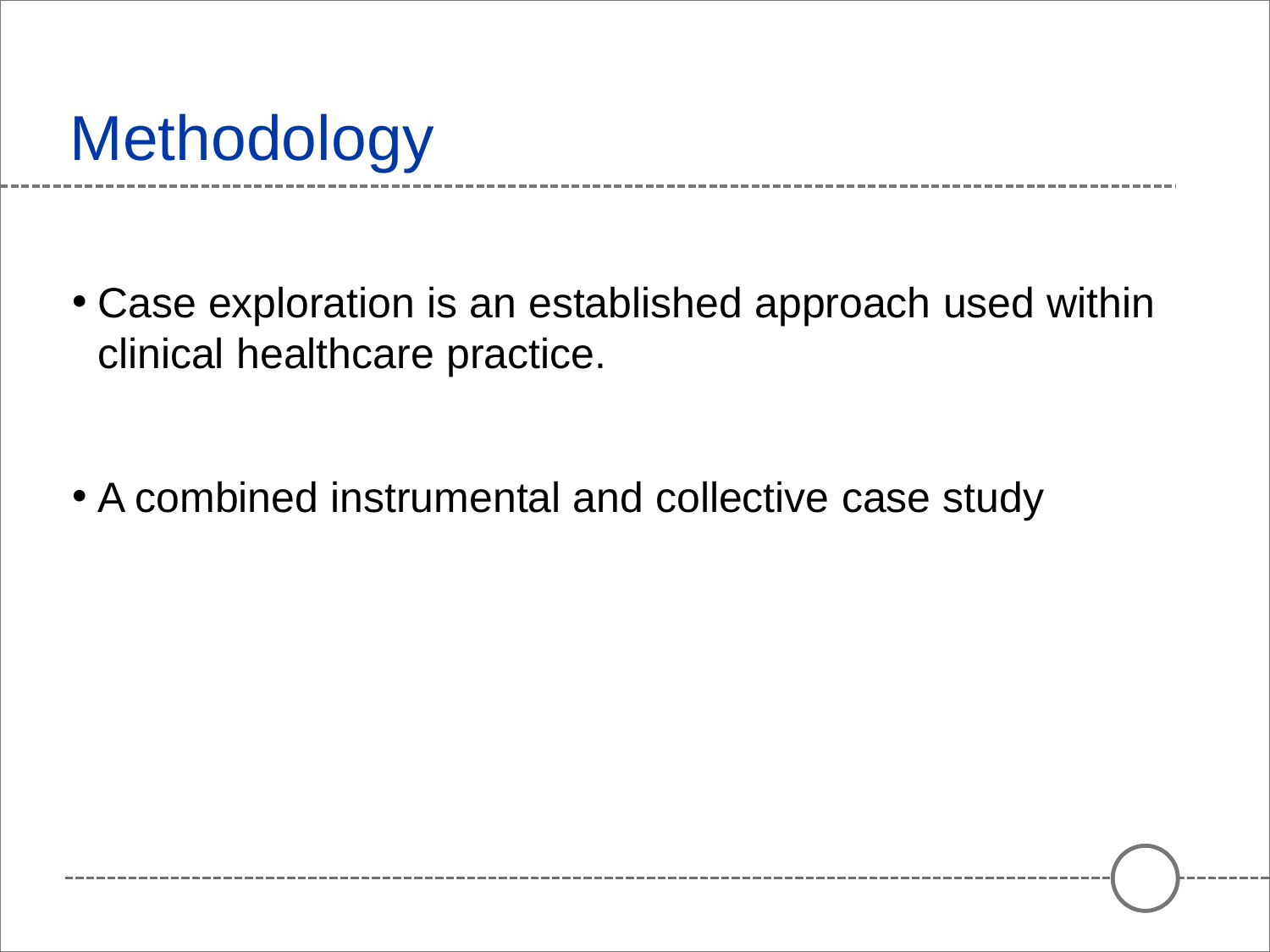## **Methods**

- Eight participants were interviewed
- The data was initially analysed individually and then compared with the other participants; employing a structured thematic analysis.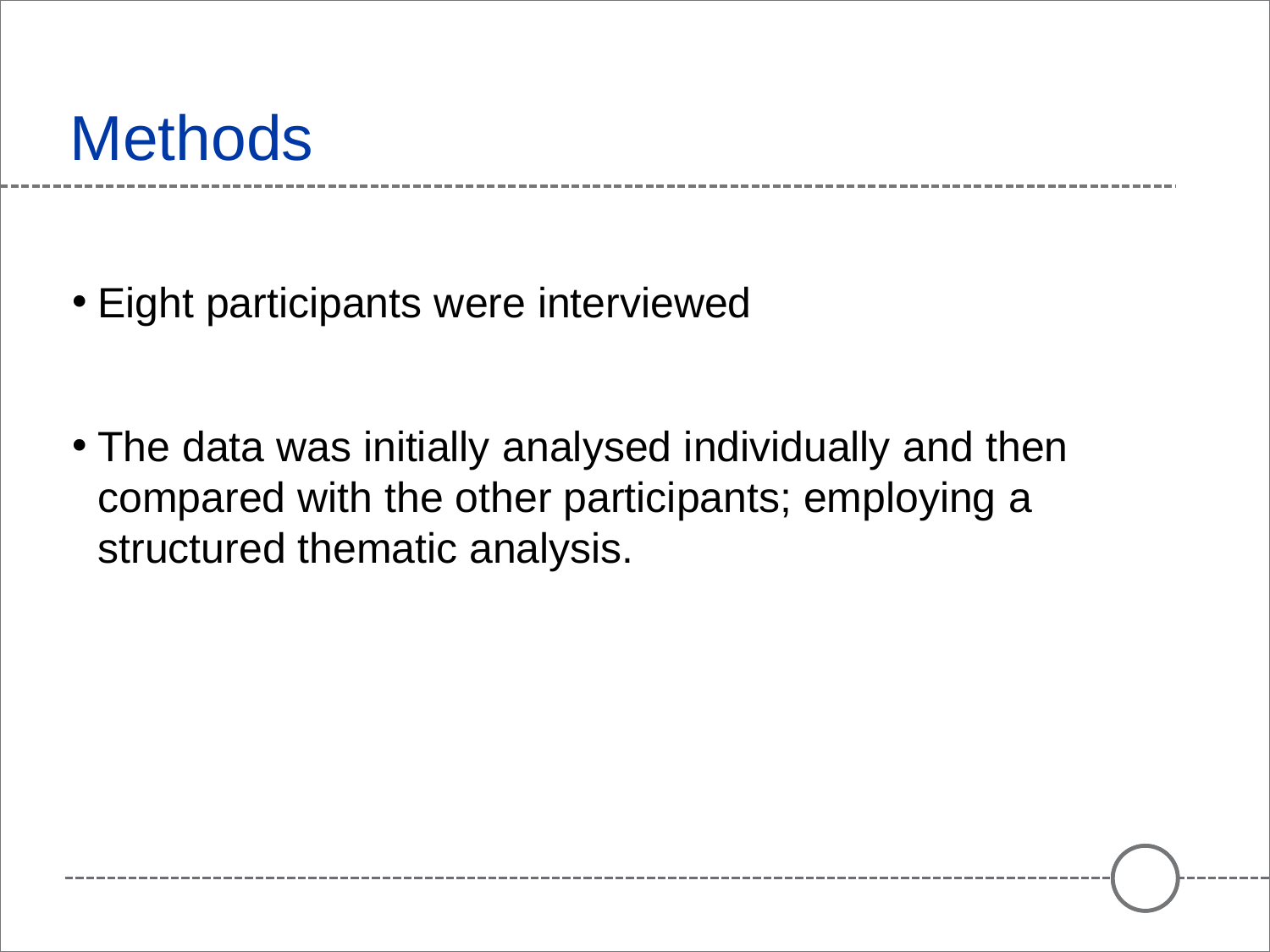## Participant ANPs

- DGH Male 2 years as ANP
- Community Specialist Female 3 years as ANP
- General Practice Female 5 years as ANP
- General Practice Female 18 years as NP/ANP
- General Practice Female 25 years as NP/ANP
- A&E Female 3 years as ANP
- General Practice Male 10 years as ANP
- A&E Male 2 years as ANP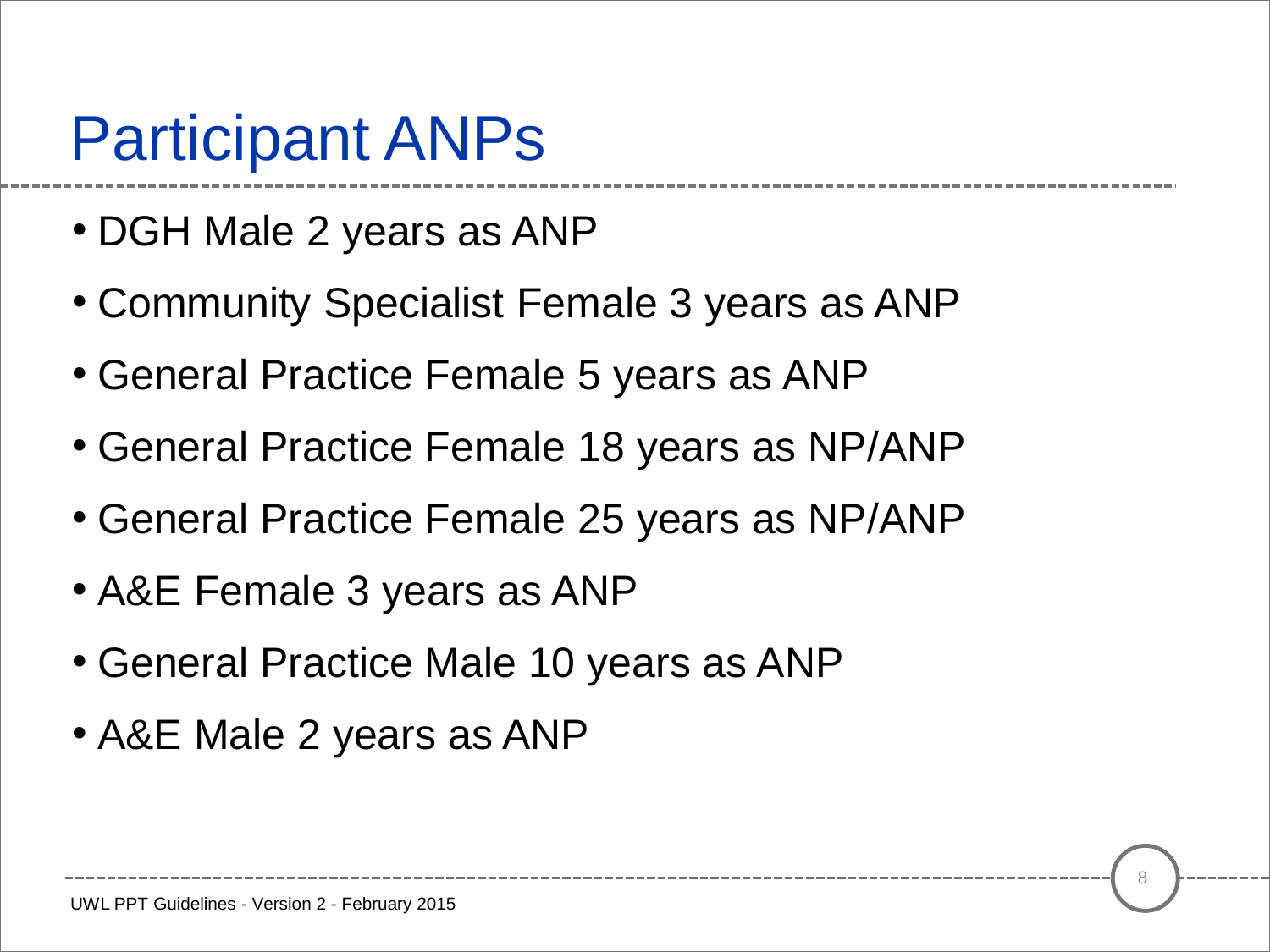#### Placement on the leadership pyramid:

• *Leadership: Nature/Nurture: Confidence: Autonomy* 

- I am the absolute, pinnacle leader.
- I will lead, but I'm still very happy to do the basic.
- You could take ten random people and teach them the same things about leadership but only one of them would be a really outstanding leader.
- I have that knowledge to say and that confidence to say.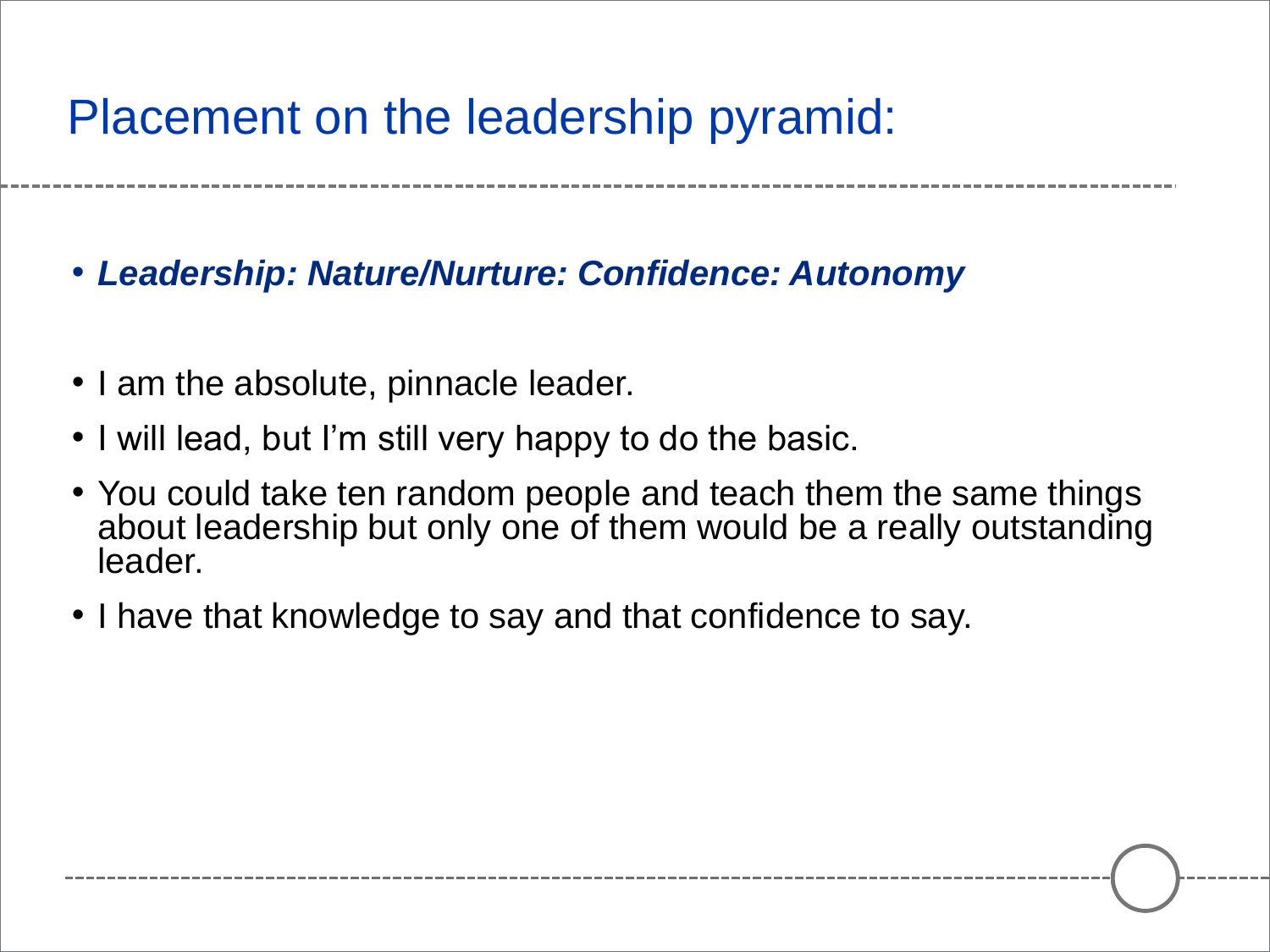- *Leadership qualities: Role Model: Leading Others: Empowering Others: Communication: Resolving Conflict: Line Management: Support for you as a Leader*
- As well as offering leadership we're nourishing leadership.
- See me as somebody they can model themselves on.
- Understanding people and understanding the way different people function.
- So much easier to lead.. If they have the same values and beliefs.
- They know how to manage services.. It's a bit different to having real leadership qualities.
- Listen to their feedback, take their ideas on board, try to involve people as much as possible'.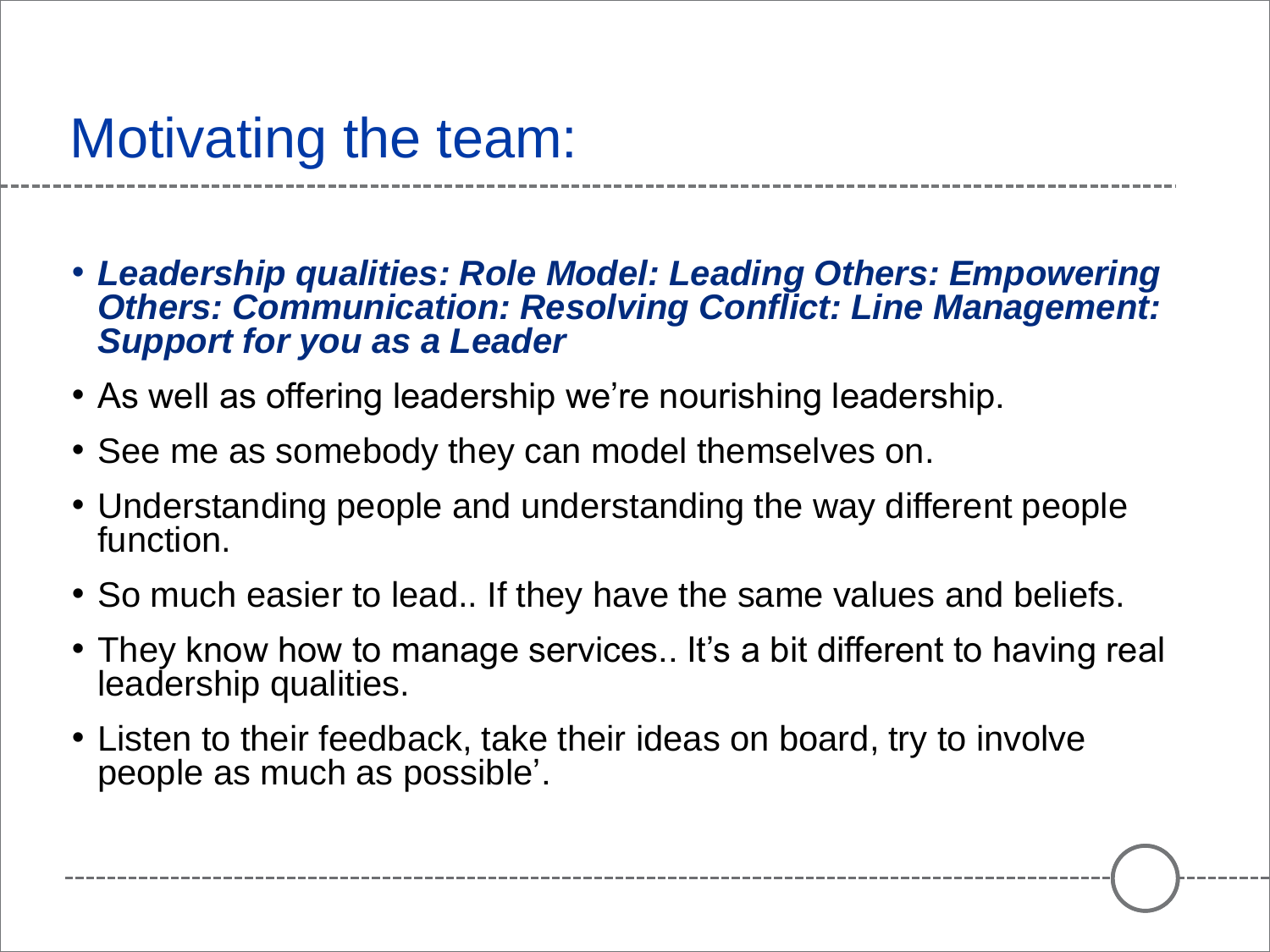### Retreating to the safety of the nursing profession: Credibility

#### • *Credibility: Basic Nursing Care: Knowledge*

- You need credibility and that's why I've got here because I can do the job. I can do the job really well.
- You are actually doing the same but maybe you bring that extra knowledge in as well.
- I just feel that my knowledge level is different and I probably see things differently.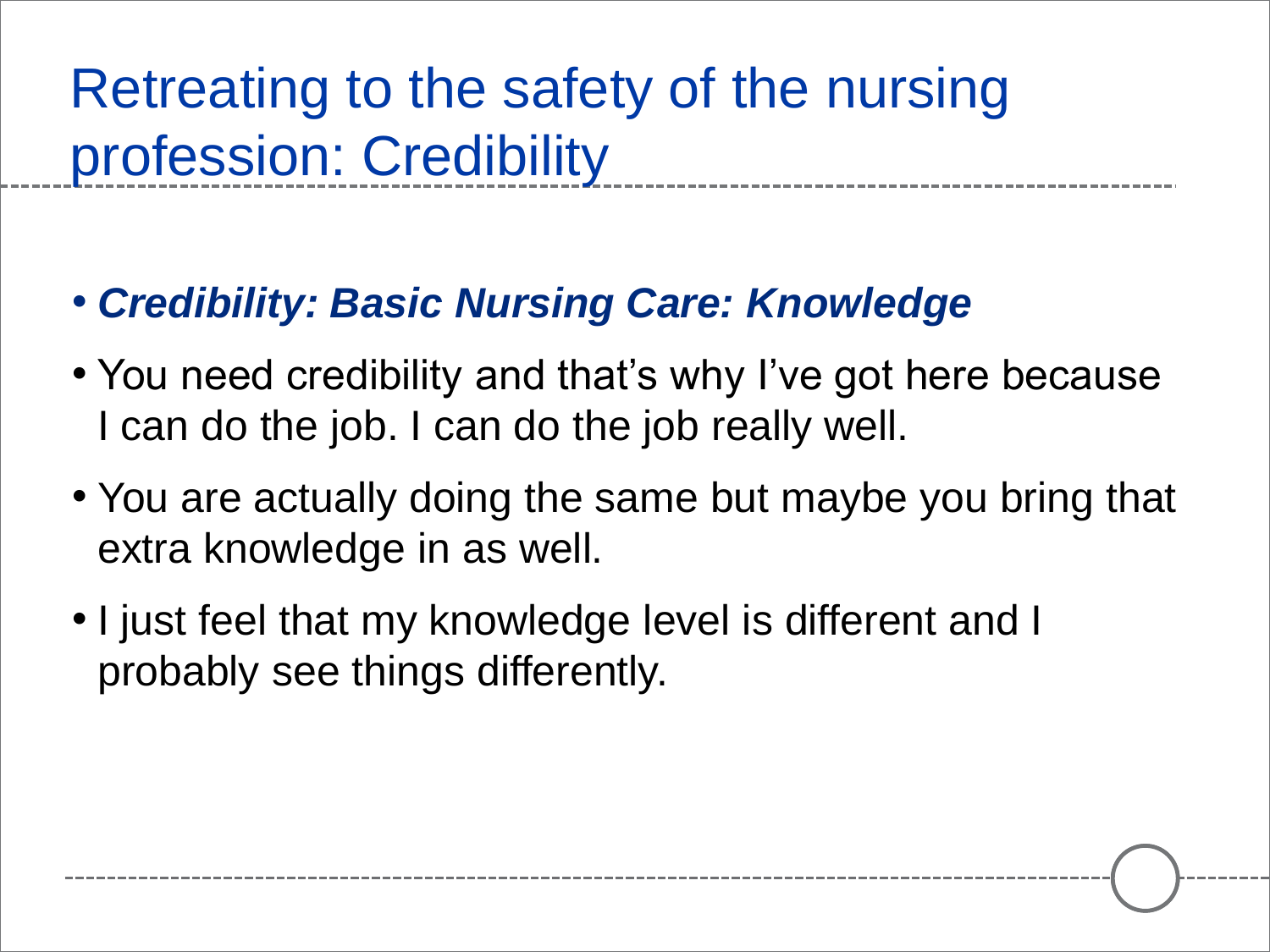### Assumed and Accepted Medical Hierarchy: **Doctors**

- *Doctors: Disempowered*
- Sometimes for other professionals it's quite hard to infiltrate.
- They still know that I'm not a doctor.
- It's been three years of a battle, of people understanding what an ANP is.
- You don't have to be nominated as a leader.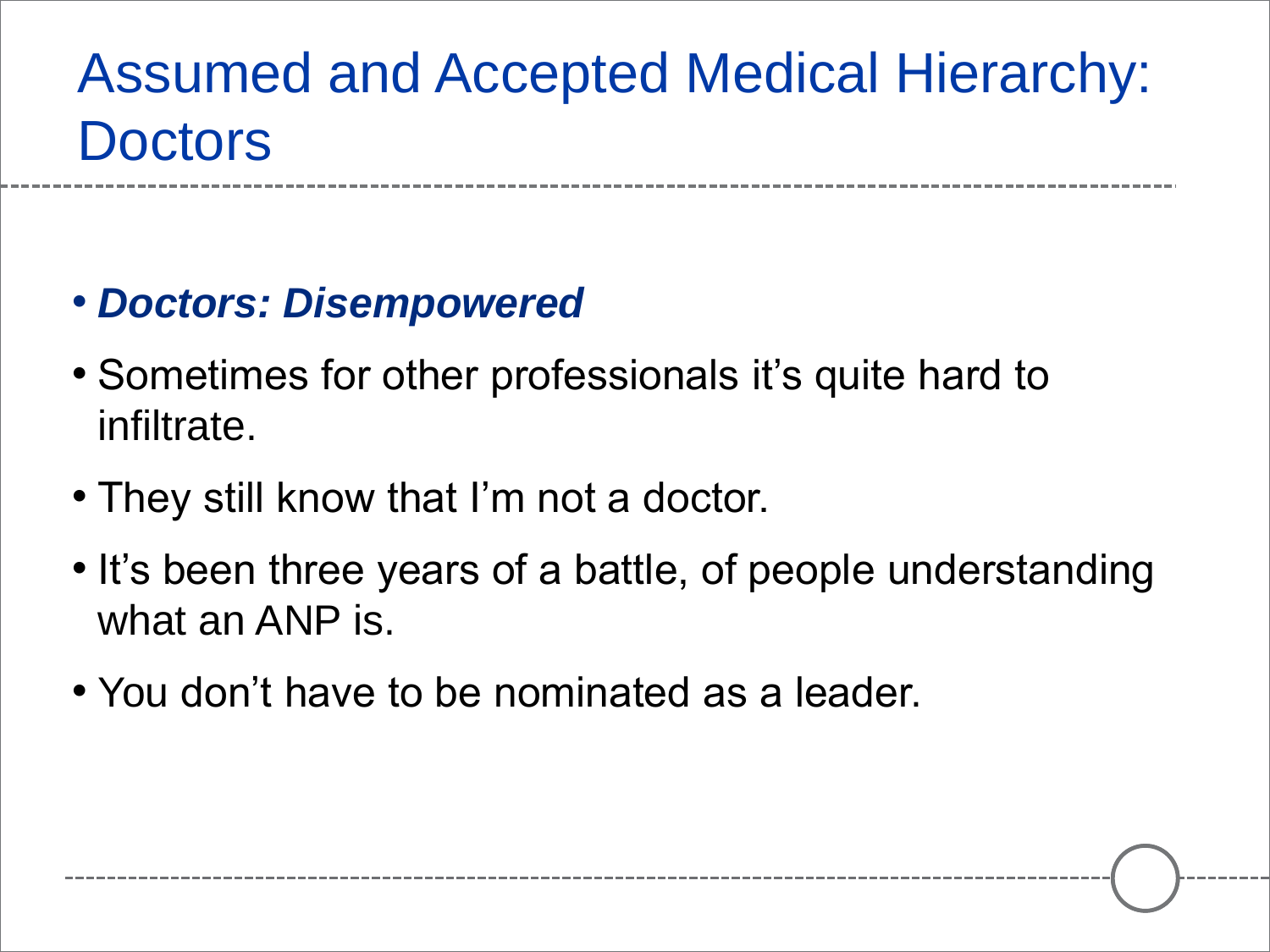ANP's impact on patient outcomes: Managing Change

• *Managing Change: Networking: Save Money; Maintain Quality and Governance*

- People don't cope with change very well.
- That sort of networking really helps your confidence.
- I think, particularly in the current climate, we've got lots of constraints on our work, financial constraints, we don't have enough resources.
- One goal is obviously governance for the patient.
- There's always someone above you putting pressure on you to achieve those targets.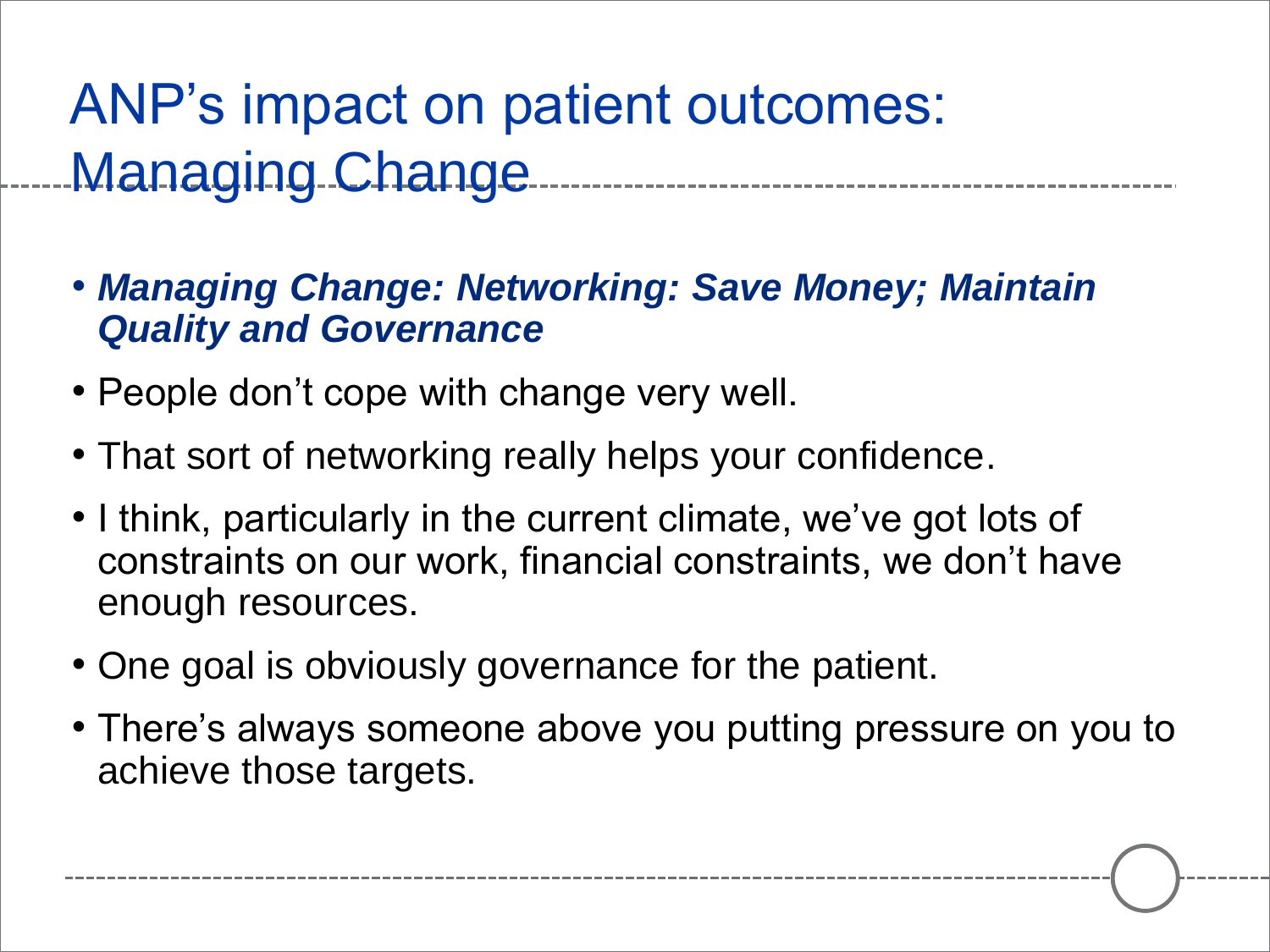## **Discussion**

• Nursing leading nurses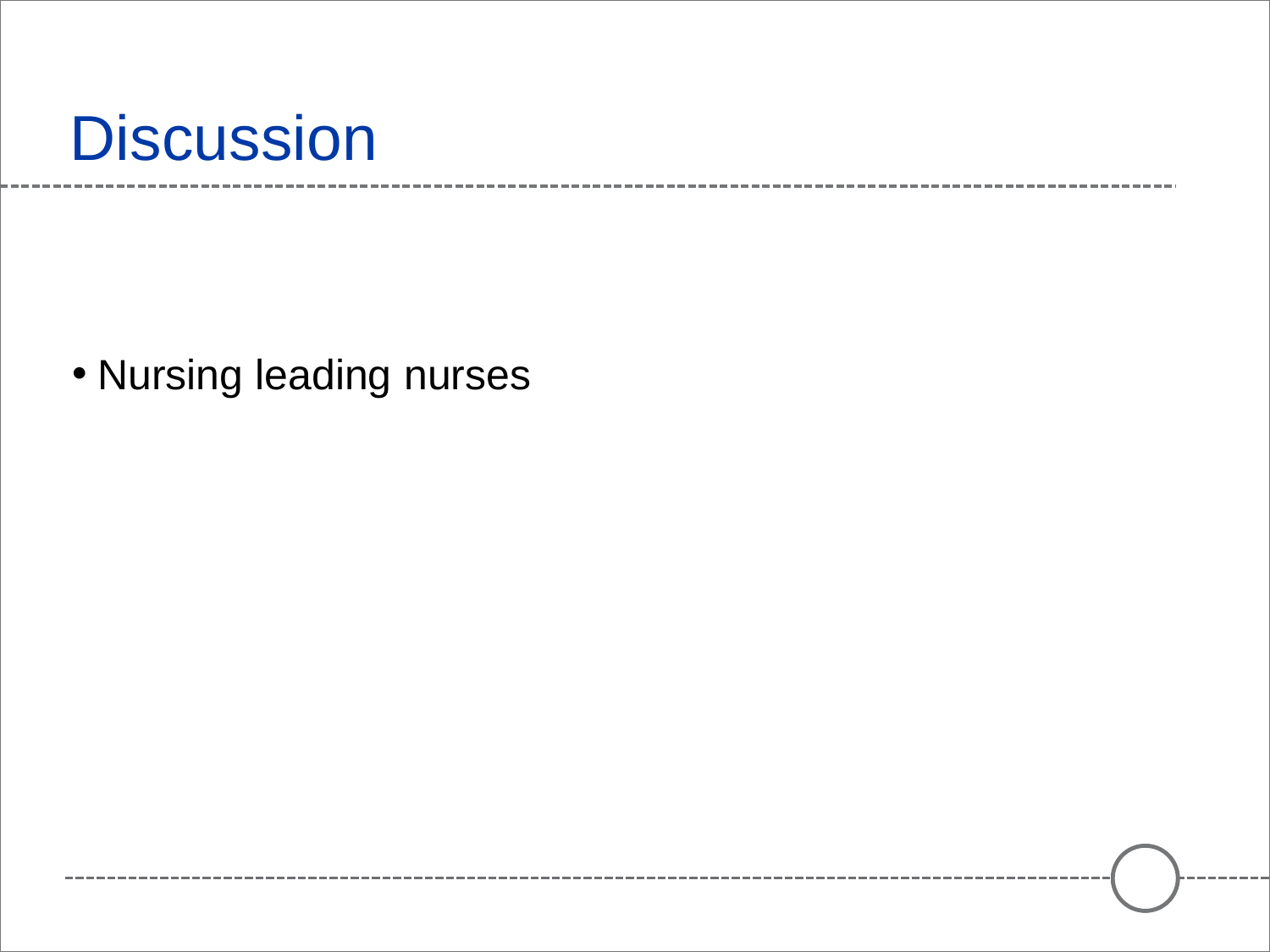## **Discussion**

• Locus of Control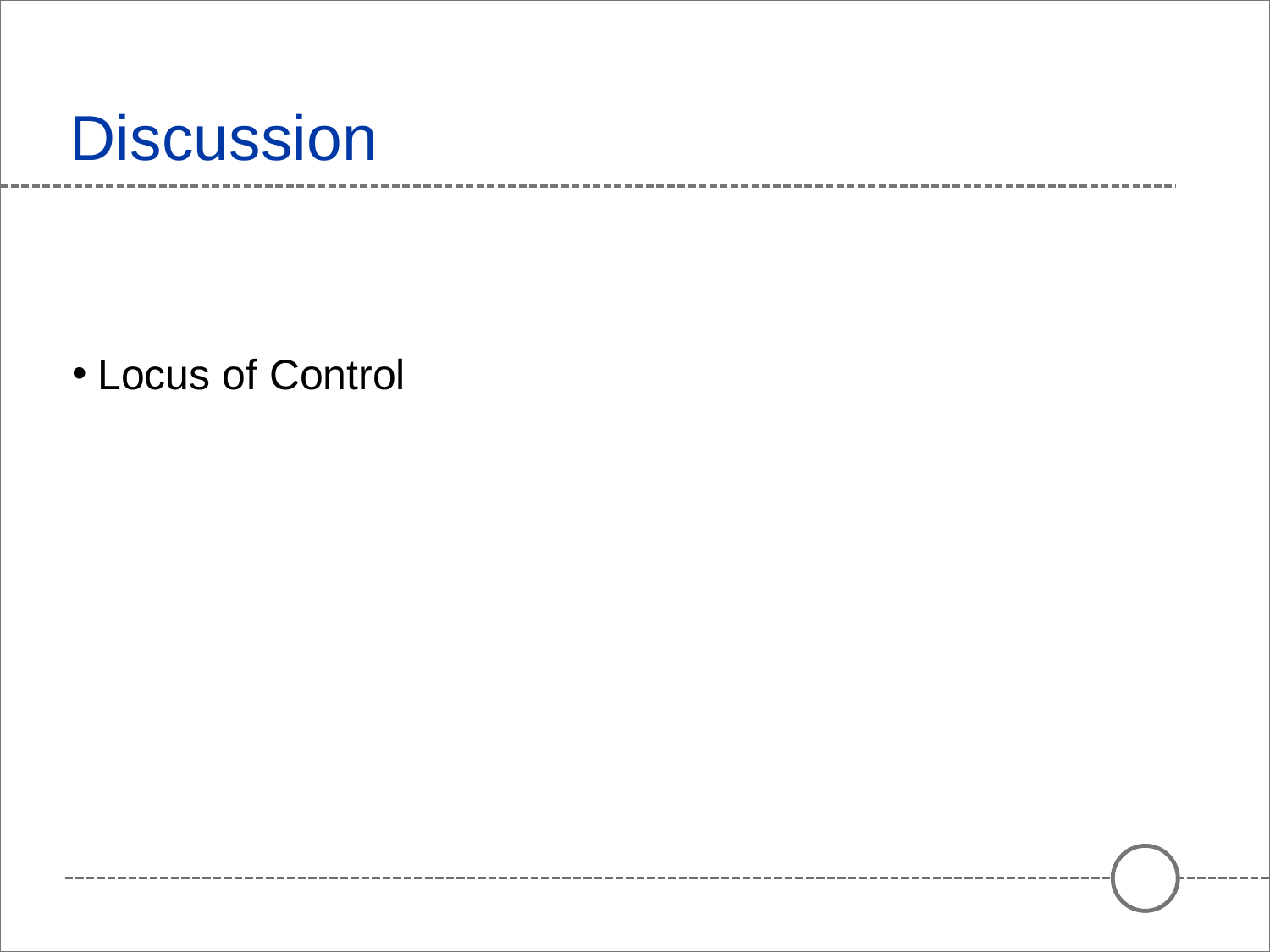#### Value for money

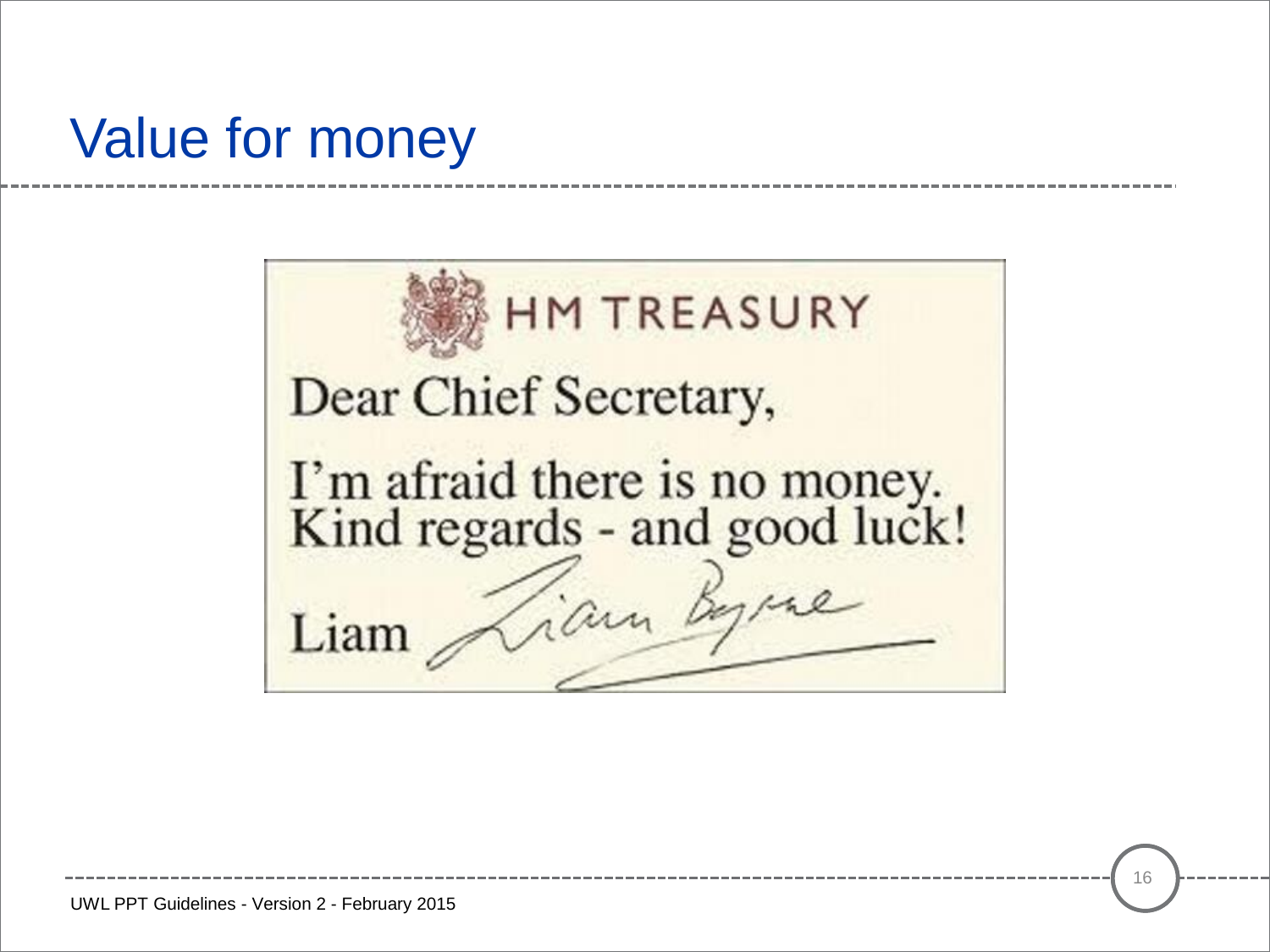

• Impact on patient outcomes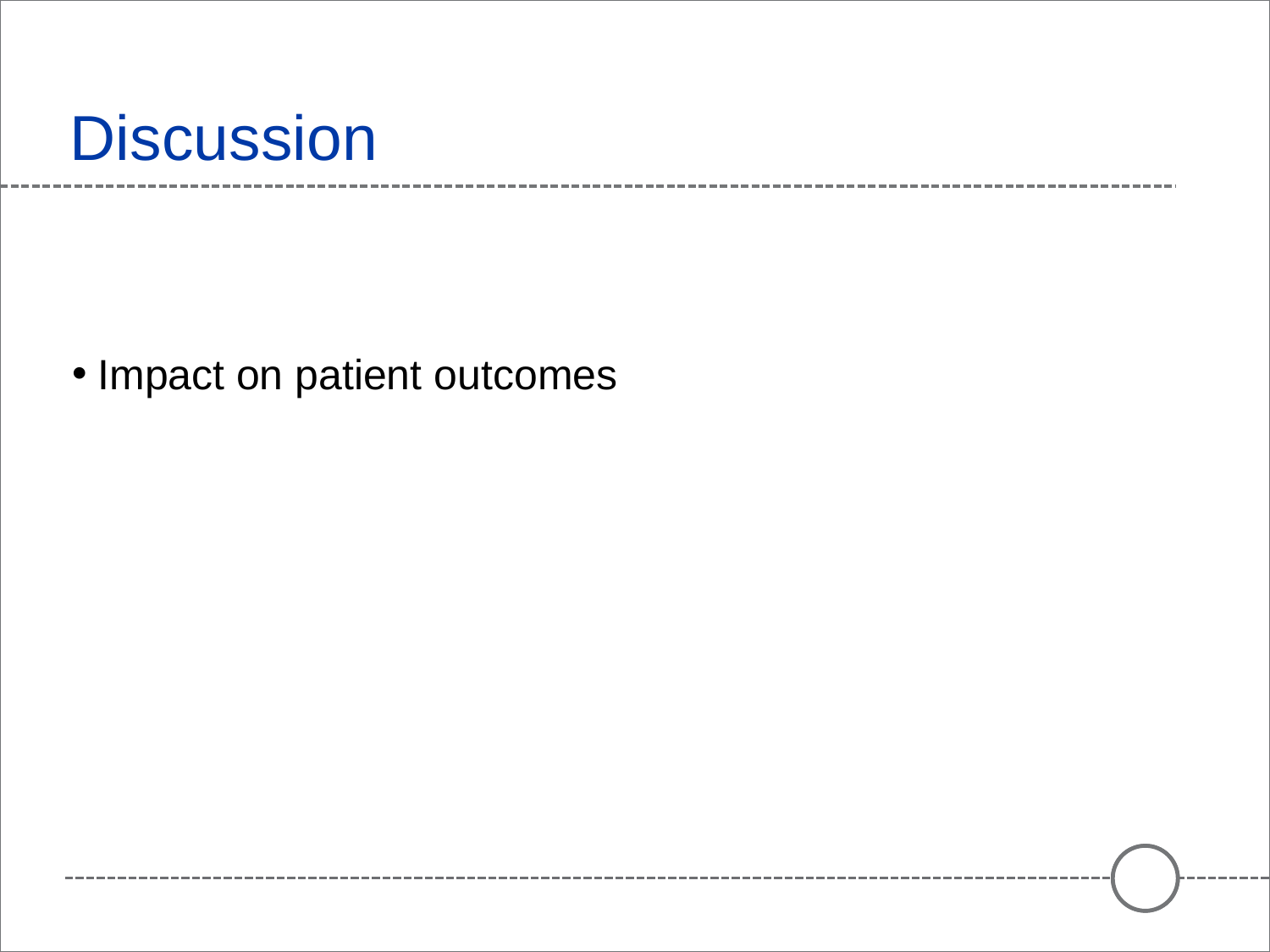## Limitations and recommendations

- Small study; Single interview; Self-report
- Applied and consistent leadership education
- Longitudinal study
- Wider geographical representation
- Action research